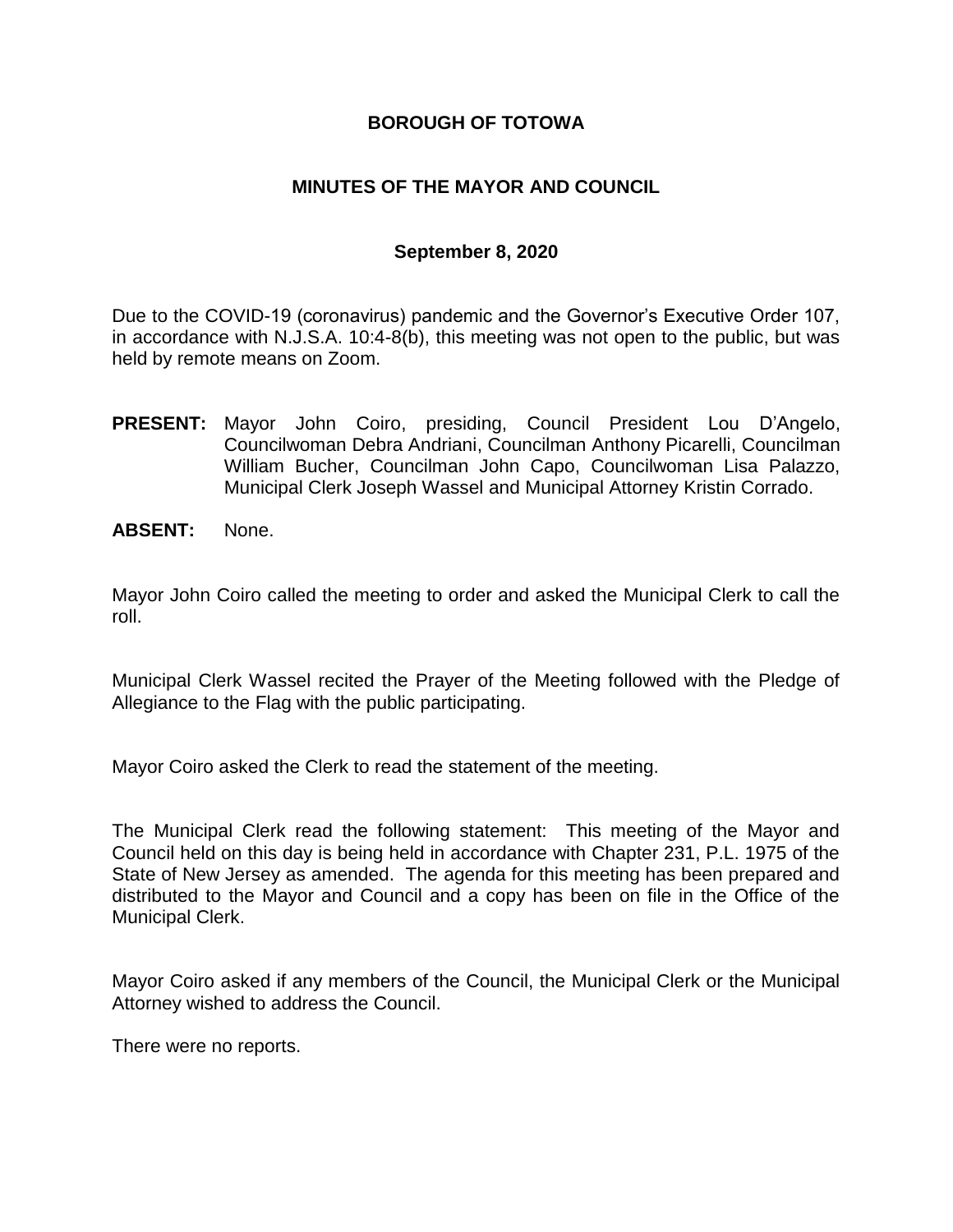Mayor Coiro asked if any citizens watching via Zoom wished to be heard on any matter.

## CITIZENS HEARD:

Mayor Coiro announced that we have not received any emailed questions pertaining to the public portion of the meeting through 7:30 p.m.

There was a motion by Councilman D'Angelo, seconded by Councilwoman Andriani to approve the Minutes of the Mayor and Council for the meeting of August 25, 2020. On roll call vote, all members of the Council present voted in the affirmative.

## COMMITTEE ON FINANCE:

There was a motion by Councilman Picarelli, seconded by Councilman D'Angelo to approve Resolution No. 2020-19 for the payment of bills. On roll call vote, all members of the Council present voted in the affirmative.

There was a motion by Councilman Picarelli seconded by Councilman D'Angelo, to adopt the following resolution authorizing the Treasurer to issue refunds to various property owners due to overpayment of 3<sup>rd</sup> Quarter 2020 taxes. On roll call vote, all members of the Council present voted in the affirmative.

## RESOLUTION

WHEREAS, there has been an overpayment of 3rd quarter 2020 taxes on the property listed below; and

WHEREAS, the taxpayer is entitled to a refund; and

WHEREAS, the chart sets forth the refund as follows:

| Block Lot                    | <b>Property Owner</b>                    | Payable To:                                                  | Overpayment |
|------------------------------|------------------------------------------|--------------------------------------------------------------|-------------|
| 9.11<br>-86<br>Qual<br>C0206 | 182 Hickory Hill Blvd.<br>Kyung Sook Son | Kyung Sook Son<br>182 Hickory Hill Blvd.<br>Totowa, NJ 07512 | \$3,578.20  |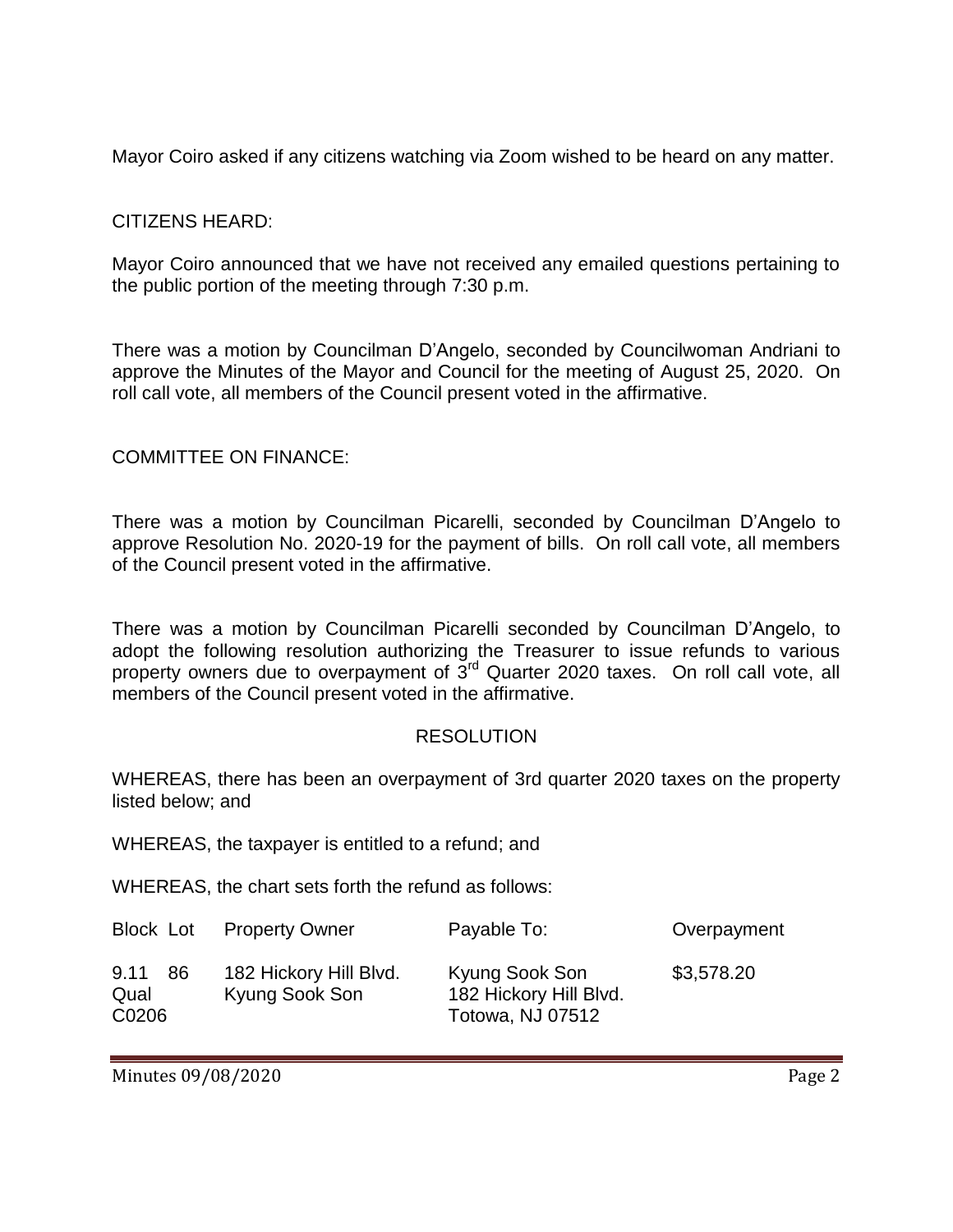| 151 | $\mathbf{3}$ | 53 Hillside Ave.<br><b>Kristy Madsen</b> | Corelogic<br>Attn:Refund Dept.<br>PO Box 9202<br>Coppell, TX 75019-9760 | \$1,736.32 |
|-----|--------------|------------------------------------------|-------------------------------------------------------------------------|------------|
| 160 | 10           | 311 Winifred Dr.<br>Donna & Sean Bradley | Corelogic<br>Attn:Refund Dept.<br>PO Box 9202<br>Coppell, TX 75019-9760 | \$3,386.32 |

NOW, THEREFORE, BE IT RESOLVED, that the overpayment shall be refunded to the taxpayer, as stated above, and the Treasurer is authorized to issue separate checks for the refunds, which shall be paid to the stated property or taxing authority.

COMMITTEE ON PUBLIC SAFETY:

There was a motion by Councilman D'Angelo, seconded by Councilman Capo to approve a grade increase for Patrol Officer Matthew Cossari from Grade 7 to Grade 6. On roll call vote, all members of the Council present voted in the affirmative.

There was a motion by Councilman D'Angelo, seconded by Councilman Capo to adopt the following Resolution Authorizing The Purchase And Delivery Of Three Vehicles For The Borough Of Totowa Police Department. On roll call vote, all members of the Council present voted in the affirmative.

# RESOLUTION NO. 99-2020

## RESOLUTION AUTHORIZING THE PURCHASE AND DELIVERY OF THREE VEHICLES FOR THE BOROUGH OF TOTOWA POLICE DEPARTMENT

WHEREAS, the Borough of Totowa Police Chief has requested that three new police vehicles be purchased and added to the Borough of Totowa fleet; and

WHEREAS, more specifically, the Police Chief has requested the purchase of two Ford Police Interceptor Sports Utility Vehicles ("SUVs") and one Police Admin Interceptor SUV; and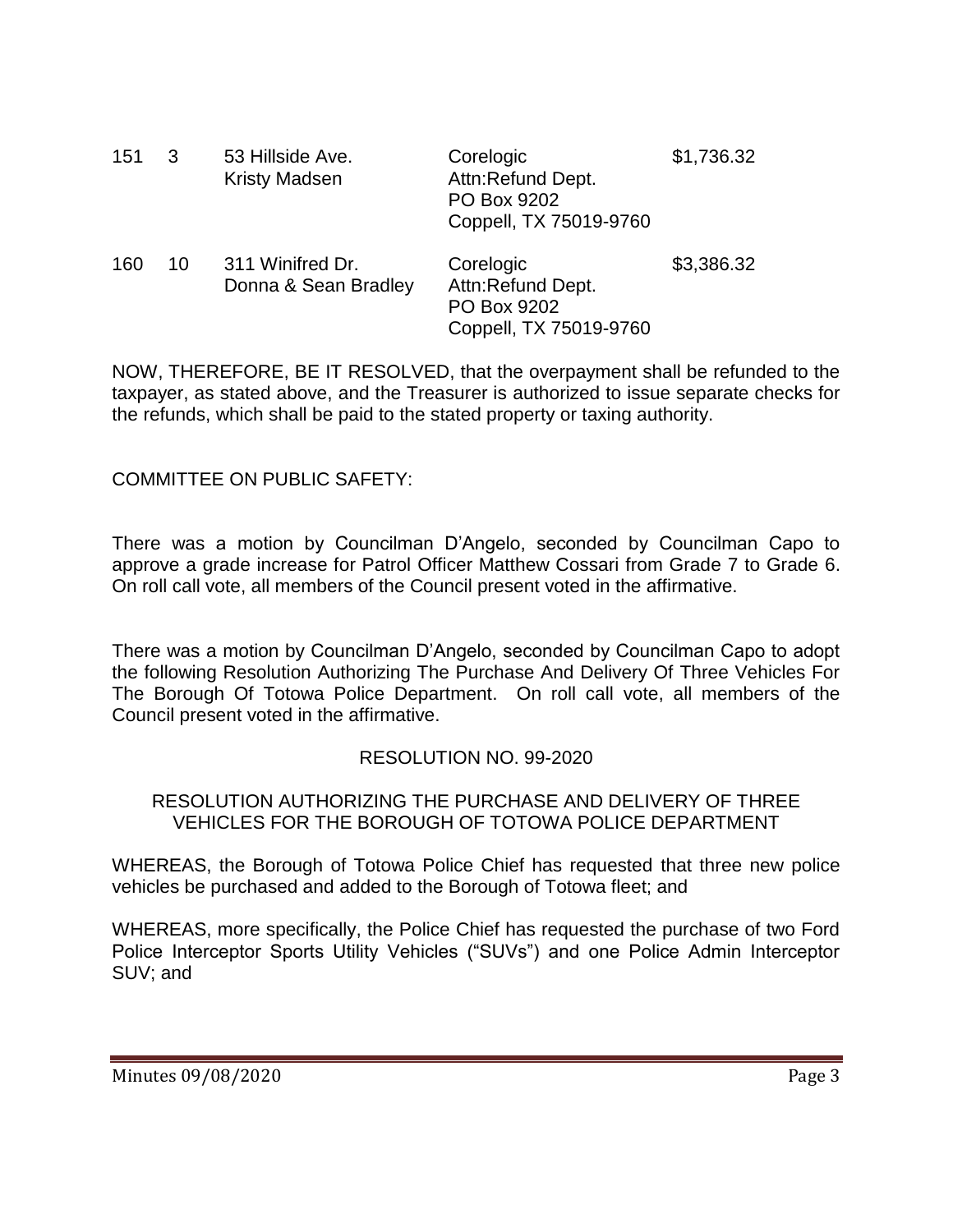WHEREAS, the Mayor and Council of the Borough of Totowa have determined that there is a need for three new police vehicles in order to maintain and keep the fleet updated; and

WHEREAS, the Mayor and Council of the Borough of Totowa desire to authorize the purchase of these vehicles; and

WHEREAS, Morris County Cooperative Pricing Council Contract No. 15-A has been awarded to Beyer Ford, 170 Ridgedale Avenue, Morristown, New Jersey 07960 for the purchase and delivery of 2020 Ford Police Interceptor SUVs, 2021 Police Admin Interceptor SUVs and all related equipment; and

WHEREAS, pursuant to the applicable New Jersey State laws, the purchase of the police vehicles may be authorized without public bidding.

NOW, THEREFORE, BE IT RESOLVED, that the Mayor and Council of the Borough of Totowa do hereby authorize the purchase of two 2020 Ford Police Interceptor SUVs from Beyer Ford in the amount of \$32,664.15 per SUV and one Police Admin Interceptor SUV from Beyer Ford in the amount of \$34,108.15 for a total cost of \$99,436.45.

BE IT FURTHER RESOLVED, that the Mayor and Municipal Council of the Borough of Totowa do hereby authorize the Municipal Clerk and Police Chief to execute any and all instruments relating thereto.

## MAYOR'S APPOINTMENT

#### I, Mayor John Coiro, do hereby appoint Gary Bierach as Emergency Management Coordinator for a term of three (3) years ending September 7, 2023.

The above is a Mayor's appointment and does not require Council consent or confirmation.

There was a motion by Councilman D'Angelo, seconded by Councilman Capo to approve Agreement between the Borough of Totowa and Brian Fusco to participate in the Volunteer Tuition Credit Program pursuant to P.L. 1998, c. 145 and authorize the Mayor and Municipal Clerk to execute the same. On roll call vote, all members of the Council present voted in the affirmative.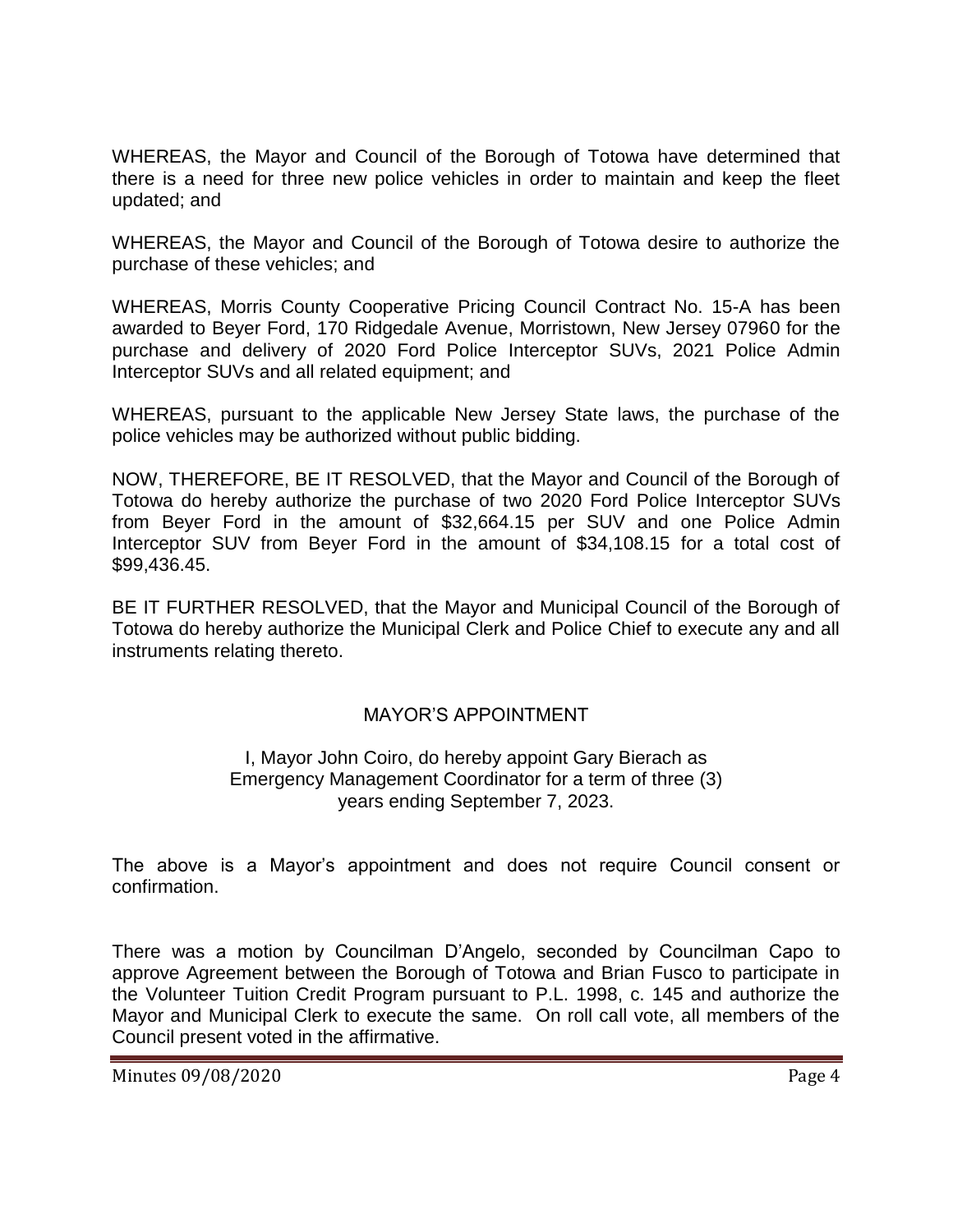A letter from the Totowa Fire Department Fund Drive Committee advising of their annual fund drive was received and filed.

COMMITTEE ON PUBLIC WORKS:

There was a motion by Councilman Bucher, seconded by Councilwoman Palazzo to adopt the following Resolution Authorizing A Refund To FIS – The Credit Card Servicing Company For Water Account No. 1245-0, 20 Battle Ridge Trail. On roll call vote, all members of the Council present voted in the affirmative.

## RESOLUTION NO. 100-2020

RESOLUTION AUTHORIZING A REFUND TO FIS – THE CREDIT CARD SERVICING COMPANY FOR WATER ACCOUNT NO. 1245-0, 20 BATTLE RIDGE TRAIL

WHEREAS, homeowners Mohammed & Rasheda Rahman, paid their May 1, 2020 water bill for Account No. 1245-0 online using their credit card; and

WHEREAS, the homeowners did not realize there is a 2.95% convenience fee for utilizing the online payment service; and

WHEREAS, when the homeowners disputed the charge with the credit card servicing company (FIS), FIS told the homeowners to pay the water bill again by check to the Borough of Totowa and that FIS would refund the homeowners; and

WHEREAS, the credit card servicing company, FIS, is now entitled to a refund.

NOW, THEREFORE, BE IT RESOLVED, by the Mayor and Council of the Borough of Totowa that the Treasurer issues a refund in the amount of \$130.80 to FIS, Accounting Department, P.O. Box 4535, Carol Stream, IL 60197-4535.

COMMITTEE ON ENGINEERING & PUBLIC PROPERTY:

There was a motion by Councilman Capo, seconded by Councilwoman Andriani to adopt the following Resolution Authorizing Emergency Electrical Repairs At The Borough Of Totowa Municipal Complex. On roll call vote, all members of the Council present voted in the affirmative.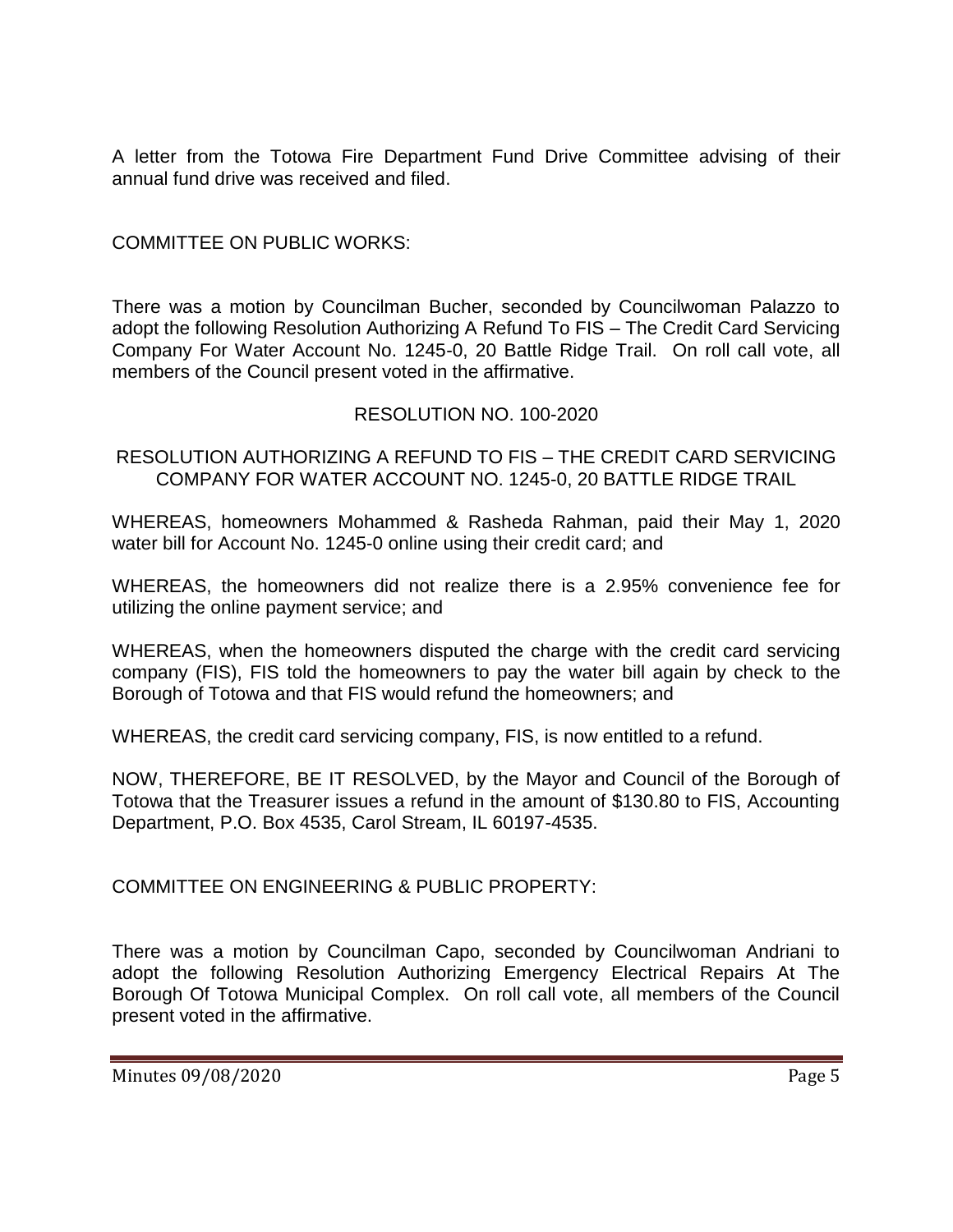# RESOLUTION NO. 101-2020

## RESOLUTION AUTHORIZING EMERGENCY ELECTRICAL REPAIRS AT THE BOROUGH OF TOTOWA MUNICIPAL COMPLEX

WHEREAS, on August 26, 2020, the electrical panel at the Borough of Totowa Municipal Complex was destroyed by a fire; and

WHEREAS, the Mayor and Council of the Borough of Totowa immediately closed the building to all non-essential personnel for the safety and welfare of the municipal employees; and

WHEREAS, the Mayor and Council also directed the Municipal Clerk to secure a contractor to undertake the necessary emergency repairs as quickly as possible; and

WHEREAS, Salomone Bros., Inc., 17 Demarest Drive, Wayne, New Jersey 07470 responded to the emergency and were able to make the necessary repairs to the electrical system and replaced the electrical panel at the Borough of Totowa Municipal Complex; and

WHEREAS, on August 28, 2020, all municipal employees were able to safely return to work at the Borough of Totowa Municipal Complex; and

WHEREAS, the Mayor and Council of the Borough of Totowa desire to authorize the emergency electrical repairs at the Borough of Totowa Municipal Complex that were performed by Salomone Bros., Inc.; and

WHEREAS, the Mayor and Council of the Borough of Totowa further desire to acknowledge Salomone Bros., Inc. for the work performed in a professional and expedited manner which allowed the Municipal Complex to safely reopen so quickly.

NOW, THEREFORE, BE IT RESOLVED, that the Mayor and Council of the Borough of Totowa do hereby authorize the emergency electrical repairs at the Borough of Totowa Municipal Complex performed by Salomone Bros., Inc.

BE IT FURTHER RESOLVED, that the Mayor and Municipal Council of the Borough of Totowa do hereby authorize the Municipal Clerk and DPW Superintendent to execute any and all instruments relating thereto.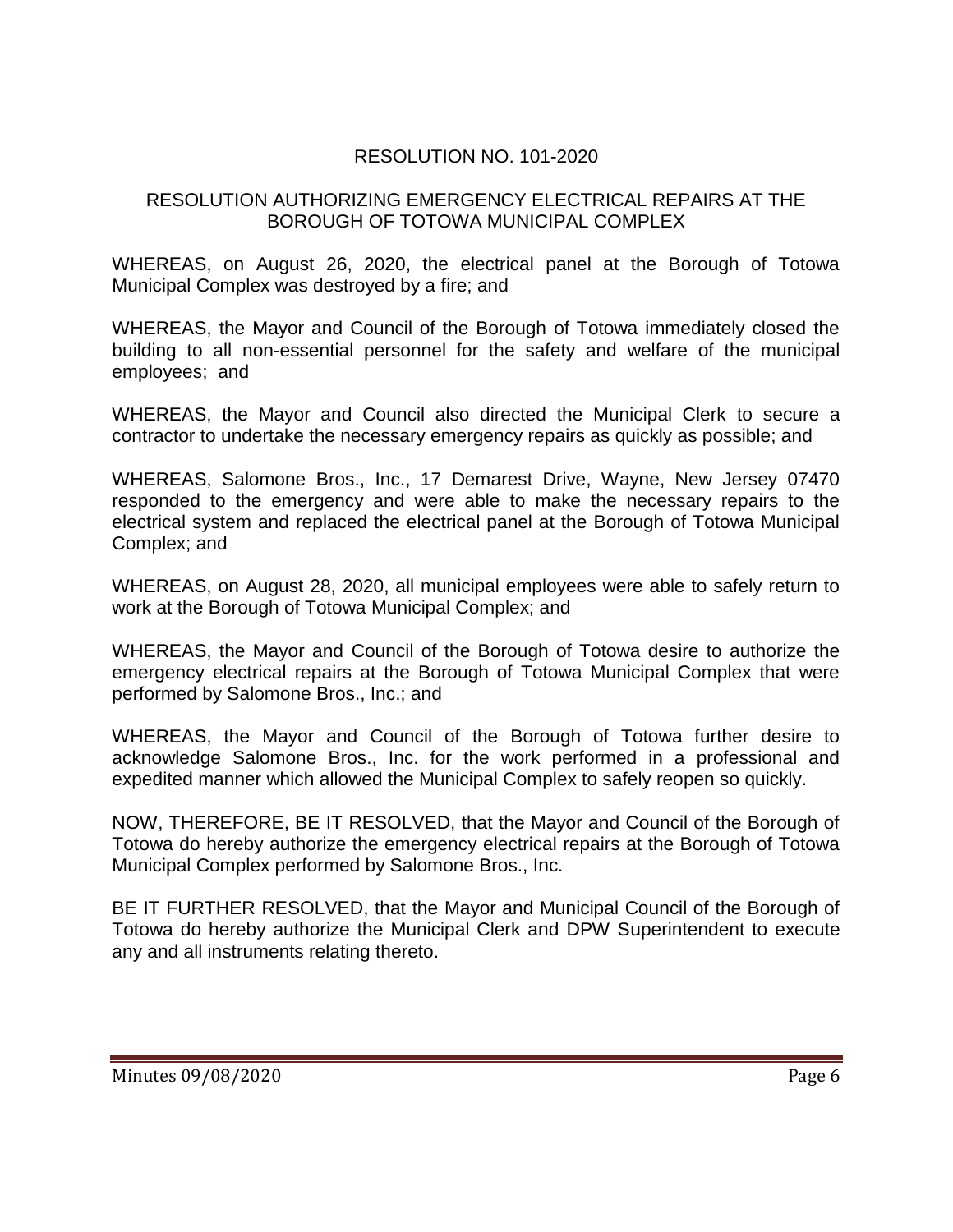There was a motion by Councilman Capo, seconded by Councilwoman Andriani to adopt the following Resolution Authorizing The Installation And Programming Of The Control Panel At The West End Pump Station. On roll call vote, all members of the Council present voted in the affirmative.

# RESOLUTION NO. 102-2020

## RESOLUTION AUTHORIZING THE INSTALLATION AND PROGRAMMING OF THE CONTROL PANEL AT THE WEST END PUMP STATION

WHEREAS, the Borough of Totowa Department of Public Works Superintendent has advised the Mayor and Council of the Borough of Totowa that the control panel at the West End Pump Station has failed and must be replaced as soon as possible; and

WHEREAS, the Pump Station services the residents of the Borough of Totowa by collecting sanitary sewerage waste from individual users throughout the municipality where it is processed and conveyed to the Passaic Valley Sewerage Commissioners located in Newark, New Jersey for proper treatment and disposal; and

WHEREAS, the Borough of Totowa Department of Public Works Superintendent has recommended that the Borough of Totowa replace the control panel with a Tulsar custom control panel which is designed to work with the existing Yaskawa VFDS; and

WHEREAS, Precision Electric Motor Works, Inc., 18 Sebago Street, Clifton, New Jersey 07013 has submitted a proposal for the installation and programming of one Tulsar custom control panel at the West End Pump Station in the amount of \$36,750.00, a copy of which is on file on the office of the Borough of Totowa Municipal Clerk; and

WHEREAS, the Mayor and Council of the Borough of Totowa desire to authorize the installation and programming of the control panel at the West End Pump Station.

NOW, THEREFORE, BE IT RESOLVED, that the Mayor and Council of the Borough of Totowa do hereby accept the proposal submitted by Precision Electric Motor Works, Inc., for the installation and programming of one Tulsar custom control panel at the West End Pump Station in the amount of \$36,750.00.

BE IT FURTHER RESOLVED, that the Mayor and Council of the Borough of Totowa do hereby authorize the Municipal Clerk and Department of Public Works Superintendent to execute and all necessary instruments relating thereto.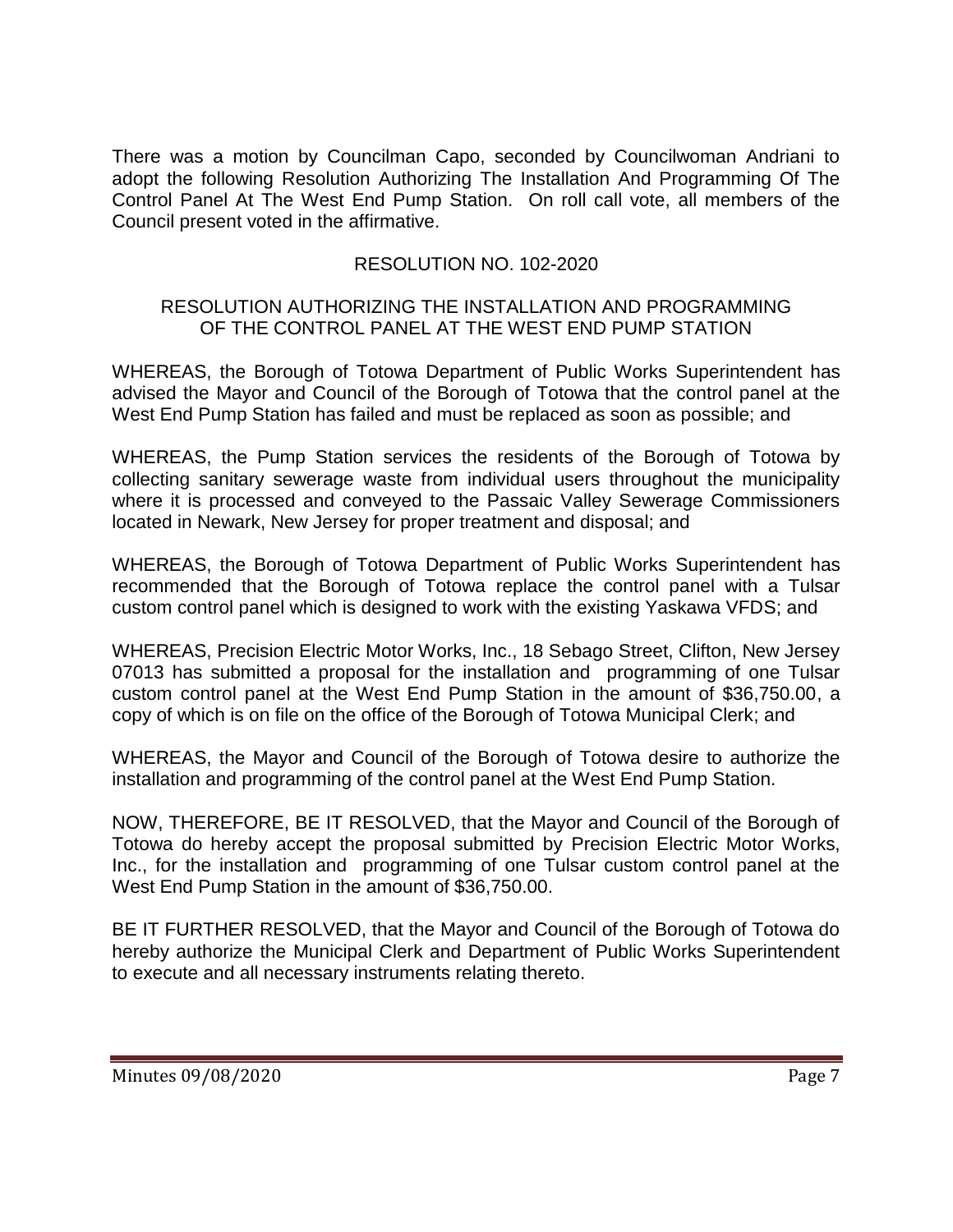A letter was received from the Totowa Public Library requesting permission to extend the Farmer's Market to continue from September 11 – October 30, 2020 and changing the hours to 1:00 – 6:00 p.m. There was a motion by Councilman Capo, seconded by Councilwoman Andriani to grant permission. On roll call vote, all members of the Council present voted in the affirmative.

A letter was received from the Passaic Valley Elks Lodge #2111 BPOE requesting permission to have Fellner Place – in front of their premises – closed for a fundraiser on Sunday, September 27, 2020. There was a motion by Councilman Capo, seconded by Councilwoman Andriani to approve their request. On roll call vote, all members of the Council present voted in the affirmative.

# STREET CLOSING AUTHORIZED BY THE MAYOR

Under the authority vested in me as Mayor of the Borough of Totowa, County of Passaic, State of New Jersey, by virtue of N.J.S.A. 40A:60-3 and the Code of the Borough of Totowa Chapter No. 398-42, I, Mayor John Coiro, do hereby order and direct that Fellner Place in front of Passaic Valley Elks Lodge #2111 – from Cumberland Avenue to Shepherds Lane – be closed to vehicular traffic from 9:00 a.m. to 7:00 p.m. on Sunday, September 27, 2020. I further direct that proper signs and barriers be erected at both ends of the street and that the Totowa Police Department control and regulate, as well as enforce, this regulation.

COMMITTEE ON LIAISON & INSPECTION:

There was a motion by Councilwoman Andriani, seconded by Councilman Bucher to adopt the following Resolution Authorizing Execution Of Assignment And Assumption Agreements For Transfer Of The Medical Office Building And Senior Living Facility Components Of The Redevelopment Agreement With NJDC Urban Renewal, LLC. On roll call vote, all members of the Council present voted in the affirmative.

# RESOLUTION NO. 103-2020

RESOLUTION AUTHORIZING EXECUTION OF ASSIGNMENT AND ASSUMPTION AGREEMENTS FOR TRANSFER OF THE MEDICAL OFFICE BUILDING AND SENIOR LIVING FACILITY COMPONENTS OF THE REDEVELOPMENT AGREEMENT WITH NJDC URBAN RENEWAL, LLC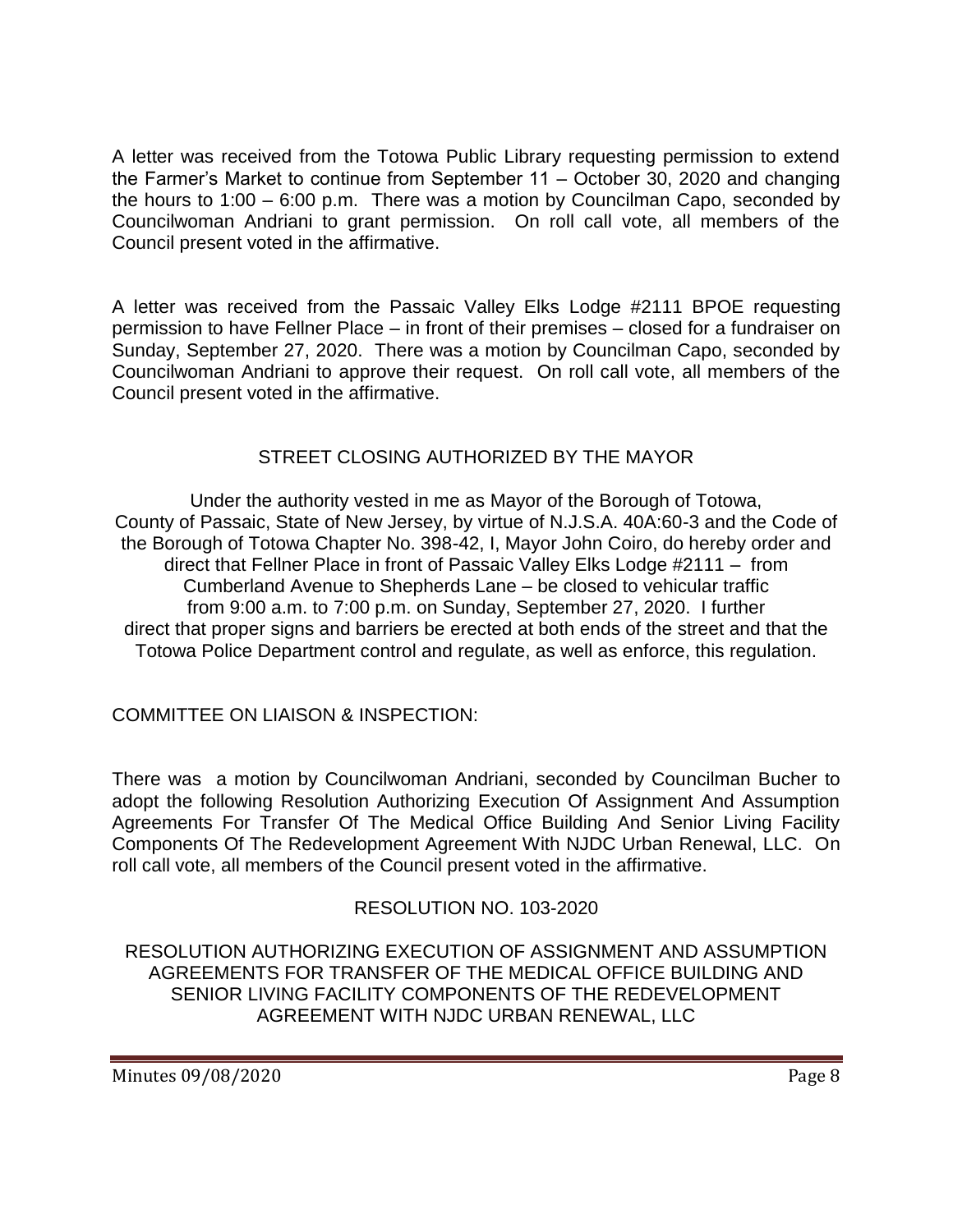WHEREAS, the municipal council (the "Council") of the Borough of Totowa in the County of Passaic (the "Borough"), a public body corporate and politic of the State of New Jersey, is authorized pursuant to the Local Redevelopment and Housing Law, *N.J.S.A.* 40A:12A-1 *et seq.* (the "Redevelopment Law") to determine whether certain parcels of land with the Borough constitute an area in need of redevelopment and to adopt and implement redevelopment plans; and

WHEREAS, on October 13, 2015, in accordance with the criteria set forth in the Redevelopment Law, the Borough accepted the recommendation of the Borough of Totowa Planning Board (the "Planning Board") and adopted a resolution which designated the property commonly known on the Borough tax map as Block 154, Lots 19.03 and 19.04 (formerly Block 154, Lot 19 and Block 154.01, Lot 1) as an "area in need of redevelopment" (the "Redevelopment Area" or "Property"); and

WHEREAS, by Ordinance No. 03-2016 adopted on February 23, 2016, in accordance with the criteria set forth in the Redevelopment Law, the Borough accepted the recommendation of the Planning Board and adopted a redevelopment plan entitled the "North Jersey Developmental Center Redevelopment Plan" for the Redevelopment Area, as amended by the Borough in accordance with the criteria set forth in the Redevelopment Law pursuant to Ordnance No. 04-2017 dated April 25, 2017 (as amended and as may be amended from time to time, the "Redevelopment Plan"); and

WHEREAS, in accordance with the Redevelopment Law, NJDC Urban Renewal, LLC (the "Redeveloper") and the Borough entered into that certain Redevelopment Agreement dated June 15, 2017 (as subsequently amended, the "Redevelopment Agreement"), for the undertaking of a redevelopment project on the Property consisting of, among other things, a medical office building (the "Medical Office Component") and an assisted living facility (the "Senior Living Component"); and

WHEREAS, Section 12.2(f) of the Redevelopment Agreement permits the Redeveloper to transfer redevelopment rights and obligations to its Affiliates, as such term is defined in the Redevelopment Agreement, which transfer is defined as a "Permitted Transfer" in the Redevelopment Agreement; and

WHEREAS, Redeveloper has provided written notice to the Borough, in compliance with Section 12.3 of the Redevelopment Agreement, of the Permitted Transfers, of the nature of such Permitted Transfer, and the name(s) and address(es) of the assignees and any parties, individuals and/or entities comprising the assignees; and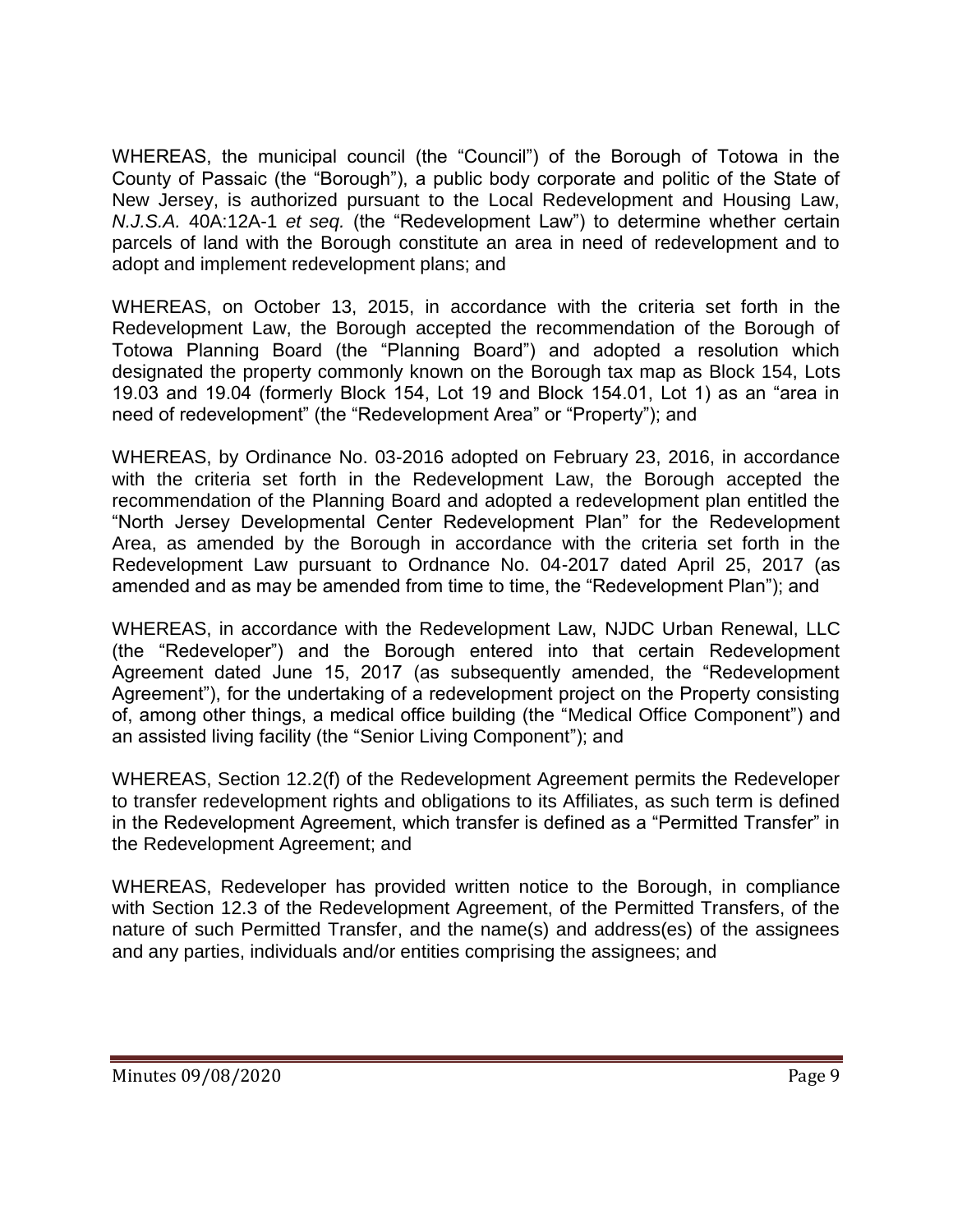WHEREAS, the Redeveloper seeks approval of the Borough to enter into an assignment and assumption agreement to transfer redevelopment rights and obligations for the Medical Office Component to Totowa Med Urban Renewal, LLC, an Affiliate of the Redeveloper as defined in the Redevelopment Agreement (the "Medical Office Assignment"); and

WHEREAS, the Redeveloper seeks approval of the Borough to enter into an assignment and assumption agreement to transfer redevelopment rights and obligations for the Senior Living Component to Sycamore Totowa Urban Renewal, LLC, an Affiliate of the Redeveloper as defined in the Redevelopment Agreement (the "Senior Living Assignment"); and

WHEREAS, the Borough has determined that the Medical Office Assignment and the Senior Living Assignment are necessary to effectuate the redevelopment of the Redevelopment Area.

NOW, THEREFORE, BE IT RESOLVED BY THE MUNICIPAL COUNCIL OF THE BOROUGH OF TOTOWA, NEW JERSEY AS FOLLOWS:

Section 1. The foregoing recitals are incorporated herein as though fully set forth at length.

Section 2. The Mayor is authorized to execute and deliver the Medical Office Assignment substantially in the form on file with the Borough, and the same is hereby approved retroactive to February 26, 2019, together with any changes, insertions and omissions thereto as the Mayor, after consultation with redevelopment counsel to the Borough, deems to be necessary or desirable for the execution thereof and/or as necessary to effectuate the intent and purpose of this Resolution.

Section 3. The Mayor is authorized to execute and deliver the Senior Living Assignment substantially in the form on file with the Borough, and the same is hereby approved retroactive to February 26, 2019, together with any changes, insertions and omissions thereto as the Mayor, after consultation with redevelopment counsel to the Borough, deems to be necessary or desirable for the execution thereof and/or as necessary to effectuate the intent and purpose of this Resolution.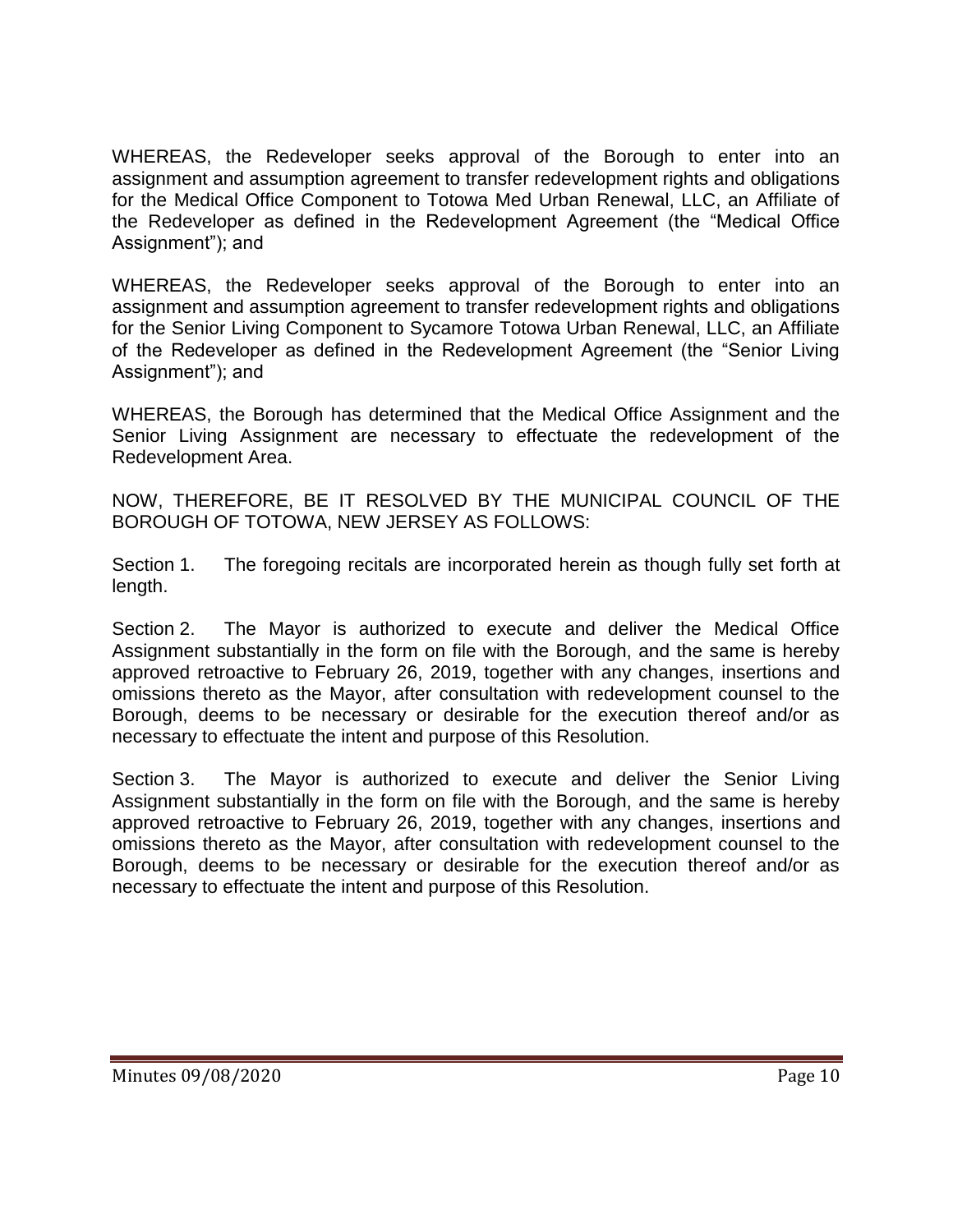Section 4. Upon the execution of the Medical Office Assignment and the Senior Living Assignment, the Mayor and Borough staff and professionals are hereby authorized and directed to (i) deliver the fully executed, attested and sealed documents to the other parties thereto, (ii) perform such other actions as the Mayor deems necessary or desirable in relation to the execution and delivery of the Medical Office Assignment and/or the Senior Living Assignment, and (iii) execute, deliver and accept the normal and customary documents in this regard and undertake all actions and/or refrain from taking actions as authorized thereby, and as reasonably necessary to effectuate the purpose and intent of the Medical Office Assignment, the Senior Living Assignment and this Resolution.

Section 5. A copy of this Resolution shall be available for public inspection at the offices of the Borough Clerk.

Section 6. This Resolution shall take effect immediately.

COMMITTEE ON LEGISLATION & ORDINANCES:

There was a motion by Councilwoman Palazzo, seconded by Councilman Picarelli to adopt the following Resolution Authorizing The Renewal Of Division Of Alcoholic Beverage Control Liquor Licenses For The 2020 – 2021 License Term. On roll call vote, all members of the Council present voted in the affirmative.

## RESOLUTION NO. 104-2020

## RESOLUTION AUTHORIZING THE RENEWAL OF DIVISION OF ALCOHOLIC BEVERAGE CONTROL LIQUOR LICENSES FOR THE 2020 – 2021 LICENSE TERM

WHEREAS, Division of Alcoholic Beverage Control (ABC) liquor licenses that have been issued by the Borough of Totowa during the 2019 – 2020 license term were to expire on June  $30<sup>th</sup>$ ; and

WHEREAS, as a result of the unprecedented health hazard posed by the novel coronavirus disease (COVID-19), Governor Phil Murphy declared a Public Health Emergency; and

WHEREAS, in light of that declaration, ABC Director James Graziano has issued an order to extend the 2019 – 2020 licenses through September 30, 2020; and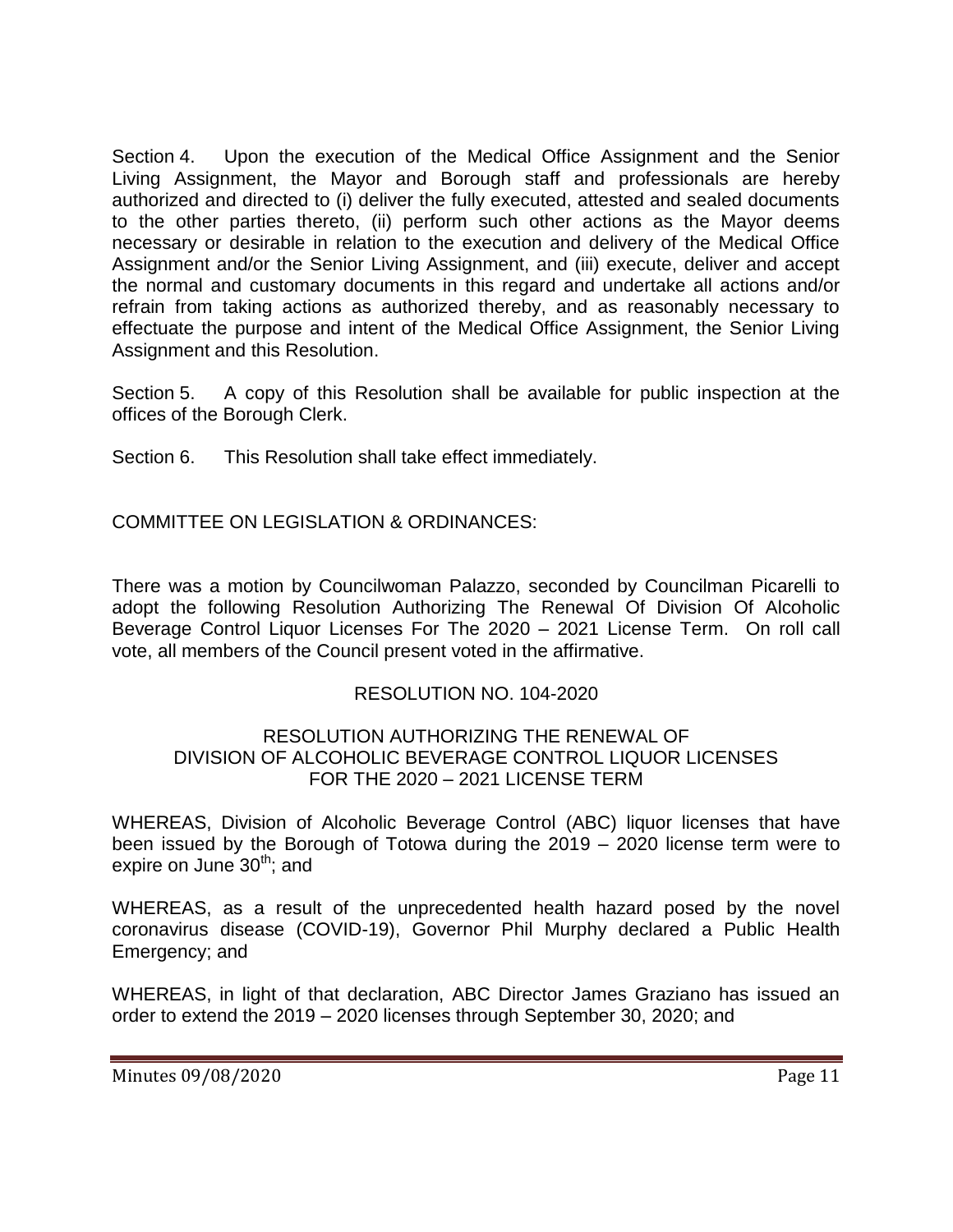WHEREAS, State and Municipal regulations now require that ABC liquor licenses be renewed prior to October 1, 2020; and

WHEREAS, the Division of Alcoholic Beverage Control (ABC) has introduced POSSE ABC, an electronic web based licensing system; and

WHEREAS, licensees have filed their renewal applications online through POSSE ABC, have received their Alcoholic Beverage Retail Licensee Clearance Certificate and have paid their State and Municipal fees.

NOW, THEREFORE, BE IT RESOLVED, by the Mayor and Council of the Borough of Totowa that the Municipal Clerk be authorized to issue an ABC License to the following licensed premises for the 2020 – 2021 license term.

| 1612-33-001-010 | Apple Food Service of Totowa, Inc.    |
|-----------------|---------------------------------------|
| 1612-33-002-005 | The 46 Lounge, LLC                    |
| 1612-33-003-004 | Anthony Murphy, Inc.                  |
| 1612-33-004-007 | Murphy's Steakhouse, LLC              |
| 1612-33-005-003 | Bethwood Catering, LLC                |
| 1612-44-006-005 | DTJ, Ltd.                             |
| 1612-33-007-005 | Crestview Motel, Inc.                 |
| 1612-33-008-009 | <b>Balcony Holdings, LLC</b>          |
| 1612-44-009-007 | Daystar Trading Company               |
| 1612-33-010-009 | New Sushi, LLC                        |
| 1612-33-011-005 | Totowa Barnyard, Inc.                 |
| 1612-31-012-001 | <b>Totowa Boro Memorial Post #227</b> |
| 1612-31-013-001 | Italian American Ind Club of Totowa   |
| 1612-31-014-001 | Passaic Valley Elks Lodge BPOE #2111  |

There was a motion by Councilwoman Palazzo, seconded by Councilman Picarelli to memorialize the Proclamation In Honor Of Cheryl Christine Johnson. On roll call vote, all members of the Council present voted in the affirmative.

PROCLAMATION IN HONOR OF CHERYL CHRISTINE JOHNSON

WHEREAS, Cheryl Christine Johnson graduated from Southern Connecticut State College in New Haven on June 13, 1970 with a Master of Science Degree in Education and she holds an Elementary School Teacher Certificate; and

WHEREAS, Cheryl Christine Johnson began her career with the Borough of Totowa school system in September of 1970; and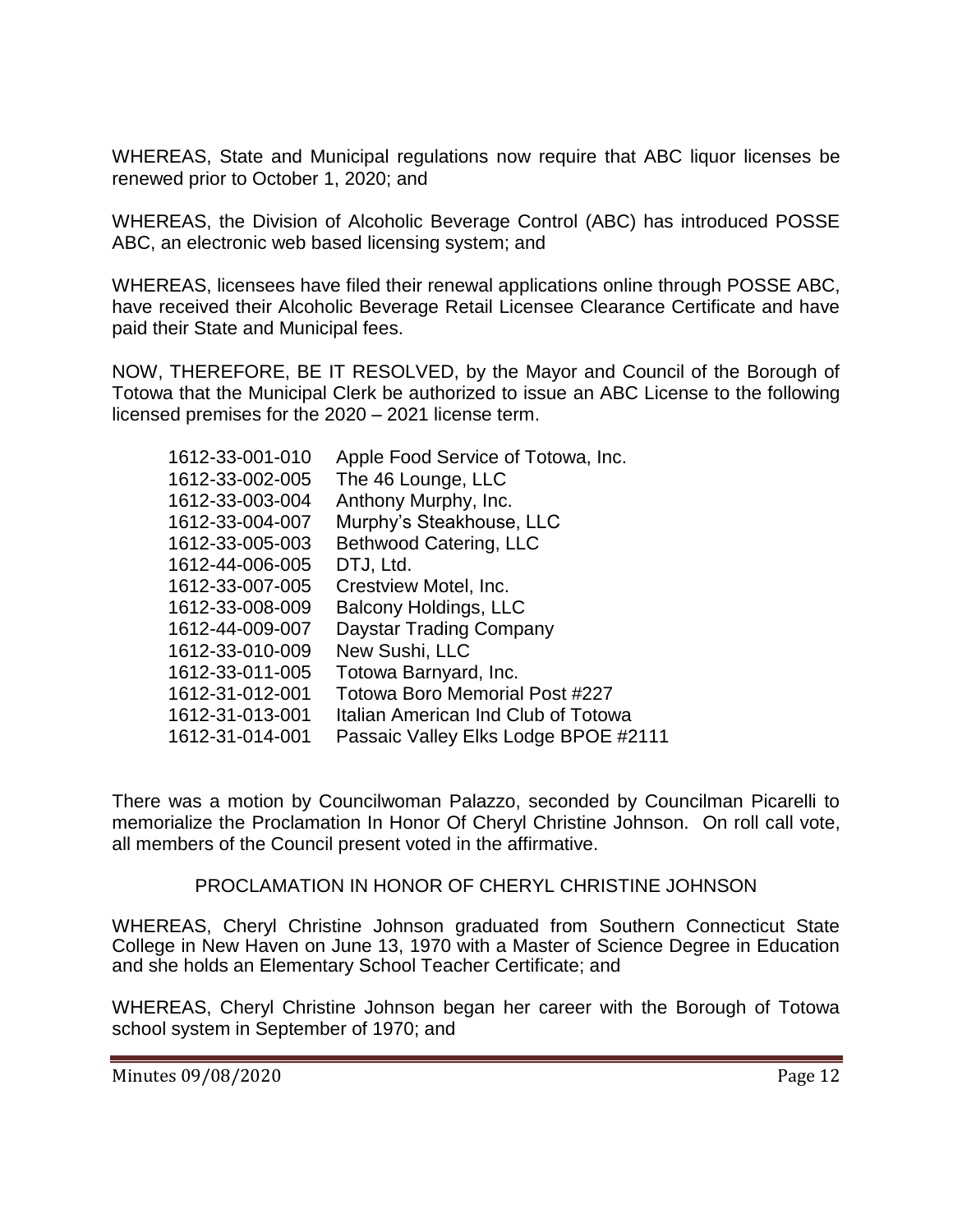WHEREAS, Cheryl Christine Johnson taught Grade 7 from 1970 to 1976, Grade 8 from 1976 to 2000 and Grade 8 reading from 2000 to 2020; and

WHEREAS, during her tenure, Cheryl Christine Johnson demonstrated her commitment to her profession and her students by participating in and attending the Washington D.C. trips, Great Adventure trips, 8<sup>th</sup> Grade Graduation dances, Student Council Breast Cancer Walk and Youth Week; and

WHEREAS, Cheryl Christine Johnson chaperoned many events such as the Annual Spring Musical, Science Fairs, Art Shows and Concerts; and

WHEREAS, Cheryl Christine Johnson attended the 8th Grade graduation ceremonies and worked diligently with the students on their graduation speeches and presentation of those speeches; and

WHEREAS, upon her retirement, Cheryl Christine Johnson will be greatly missed by the Totowa students, staff and administration; and

WHEREAS, the Mayor and Council of the Borough of Totowa wish to publicly honor Cheryl Christine Johnson for her outstanding teaching career in the Borough of Totowa School system.

NOW, THEREFORE, BE IT PROCLAIMED by the Mayor and Council of the Borough of Totowa, County of Passaic and State of New Jersey, that special recognition be given to Cheryl Christine Johnson for her 50 years as a teacher within our community.

BE IT FURTHER PROCLAIMED by the Mayor and Council of the Borough of Totowa that Cheryl Christine Johnson be honored by her students and residents of the Borough of Totowa for her devoted services rendered to them as a teacher and a role model.

BE IT FURTHER PROCLAIMED that this Proclamation be made a part of the permanent records of the Borough of Totowa and that a copy of said Proclamation be presented to Cheryl Christine Johnson.

There was a motion by Councilwoman Palazzo, seconded by Councilman Picarelli to approve Raffle License Application No. 2208 for St. James of the Marches Church for an Off-Premise 50/50 to be held on December 13, 2020. On roll call vote, all members of the Council present voted in the affirmative.